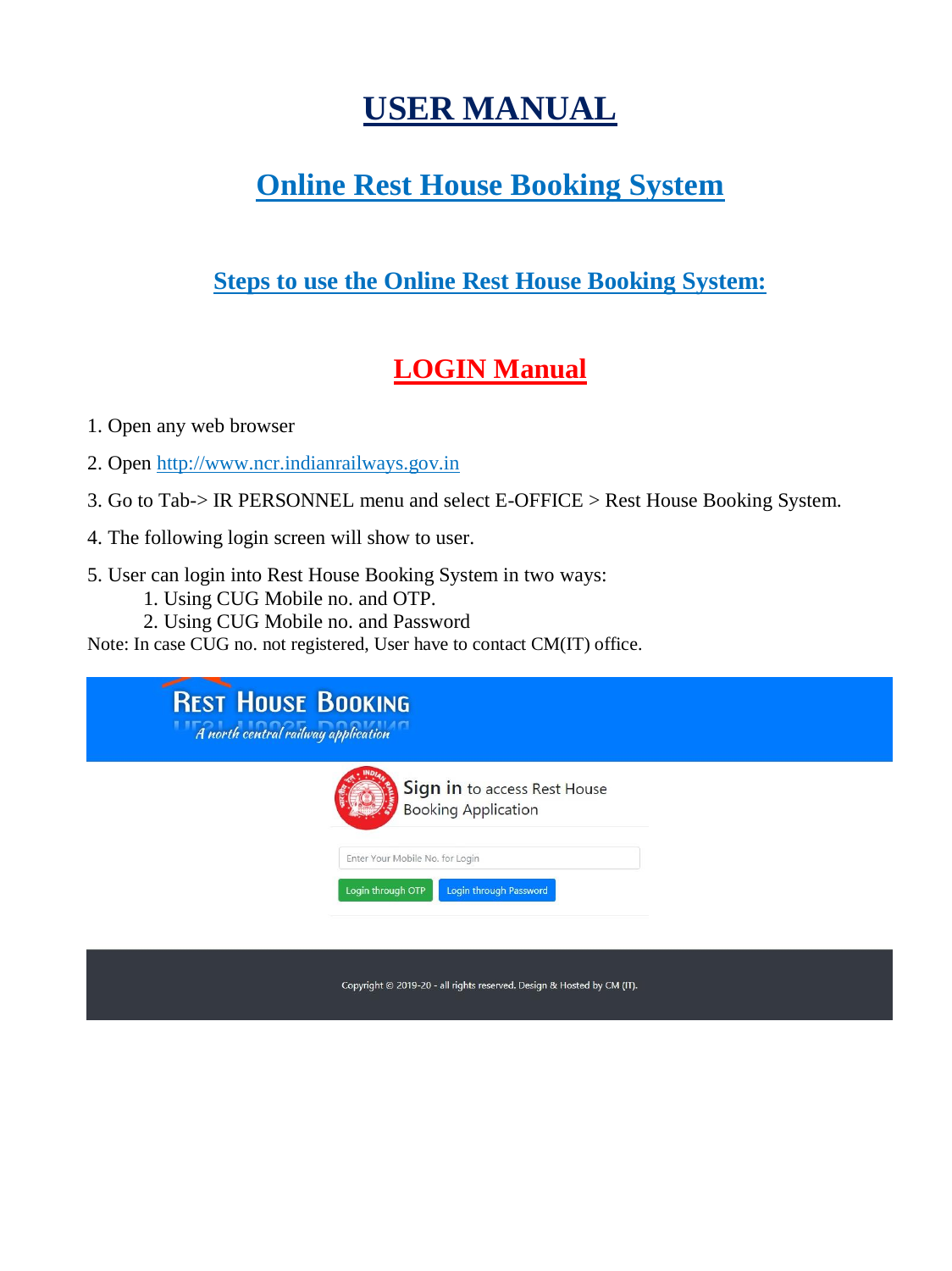#### **Application Generation**

6. To book a room at any location, click **on Book Rest House** menu option, fill out all the details required like Division, Location, request type (on duty, guest etc.), Check in date, check out date and time then click on **Request Booking** button.

| <b>Rest House Booking</b>   |                                                        |                                                                     |                |                     | Amit Malvia (PRO1) | De Logout |
|-----------------------------|--------------------------------------------------------|---------------------------------------------------------------------|----------------|---------------------|--------------------|-----------|
| Book Rest House             |                                                        |                                                                     |                |                     |                    |           |
| My Bookings                 | ◆ Online Rest House Booking                            |                                                                     |                |                     |                    |           |
| My History                  | <b>Online Rest House Booking Application</b>           |                                                                     |                |                     |                    |           |
| Rest House Details          | <b>Division</b>                                        | Location                                                            |                | <b>Request Type</b> |                    |           |
| <b>9</b> Rules & Guidelines | <b>Select Division</b>                                 | Select Location                                                     |                | Select Reason       |                    |           |
|                             | Check in Date                                          | Check in Time                                                       | Check Out Date |                     | Check Out Time     |           |
|                             |                                                        | $-12 - 1$                                                           |                |                     | 44244              |           |
|                             | Officer Name                                           |                                                                     | Contact No.    |                     |                    |           |
|                             | Amit Malvia                                            |                                                                     | 8303170562     |                     |                    |           |
|                             | No. of Rooms<br>$\mathbf{1}$<br><b>Request Booking</b> |                                                                     |                |                     |                    |           |
| $\overline{\phantom{a}}$    |                                                        | Copyright © 2019 - all rights reserved. Design & Hosted by CM (IT). |                |                     |                    |           |

7. Booking request confirmation will pop up after clicking **Request booking** button and you will receive a message of booking request on your mobile.

| <b>Rest House Booking</b>   |                                                        | localhost says | Your request for ORH have been sucessfully recieved. |                                                                     |                     | Amit Malvia (PRO1) <sup>■</sup> Logout |
|-----------------------------|--------------------------------------------------------|----------------|------------------------------------------------------|---------------------------------------------------------------------|---------------------|----------------------------------------|
| Book Rest House             | ◆ Online Rest House Bo                                 |                |                                                      | OK                                                                  |                     |                                        |
| My Bookings                 |                                                        |                |                                                      |                                                                     |                     |                                        |
| My History                  | <b>Online Rest House Booking Application</b>           |                |                                                      |                                                                     |                     |                                        |
| Rest House Details          | <b>Division</b>                                        |                | Location                                             |                                                                     | <b>Request Type</b> |                                        |
| <b>8</b> Rules & Guidelines | NCR-HQ                                                 | ✓              | SUBEDARGANJ                                          | $\checkmark$                                                        | On Duty             | ✓                                      |
|                             | Check in Date                                          |                | Check in Time                                        | Check Out Date                                                      |                     | Check Out Time                         |
|                             | 09-11-2019                                             | ✓              | 14:00<br>$\checkmark$                                | 10-11-2019                                                          | Š.                  | 07:30<br>$\checkmark$                  |
|                             | Officer Name                                           |                |                                                      | Contact No.                                                         |                     |                                        |
|                             | Amit Malvia                                            |                |                                                      | 8303170562                                                          |                     | ✓                                      |
|                             | No. of Rooms<br>$\mathbf{1}$<br><b>Request Booking</b> |                |                                                      |                                                                     |                     |                                        |
| $\overline{\phantom{a}}$    |                                                        |                |                                                      | Copyright © 2019 - all rights reserved. Design & Hosted by CM (IT). |                     |                                        |
|                             |                                                        |                |                                                      |                                                                     |                     |                                        |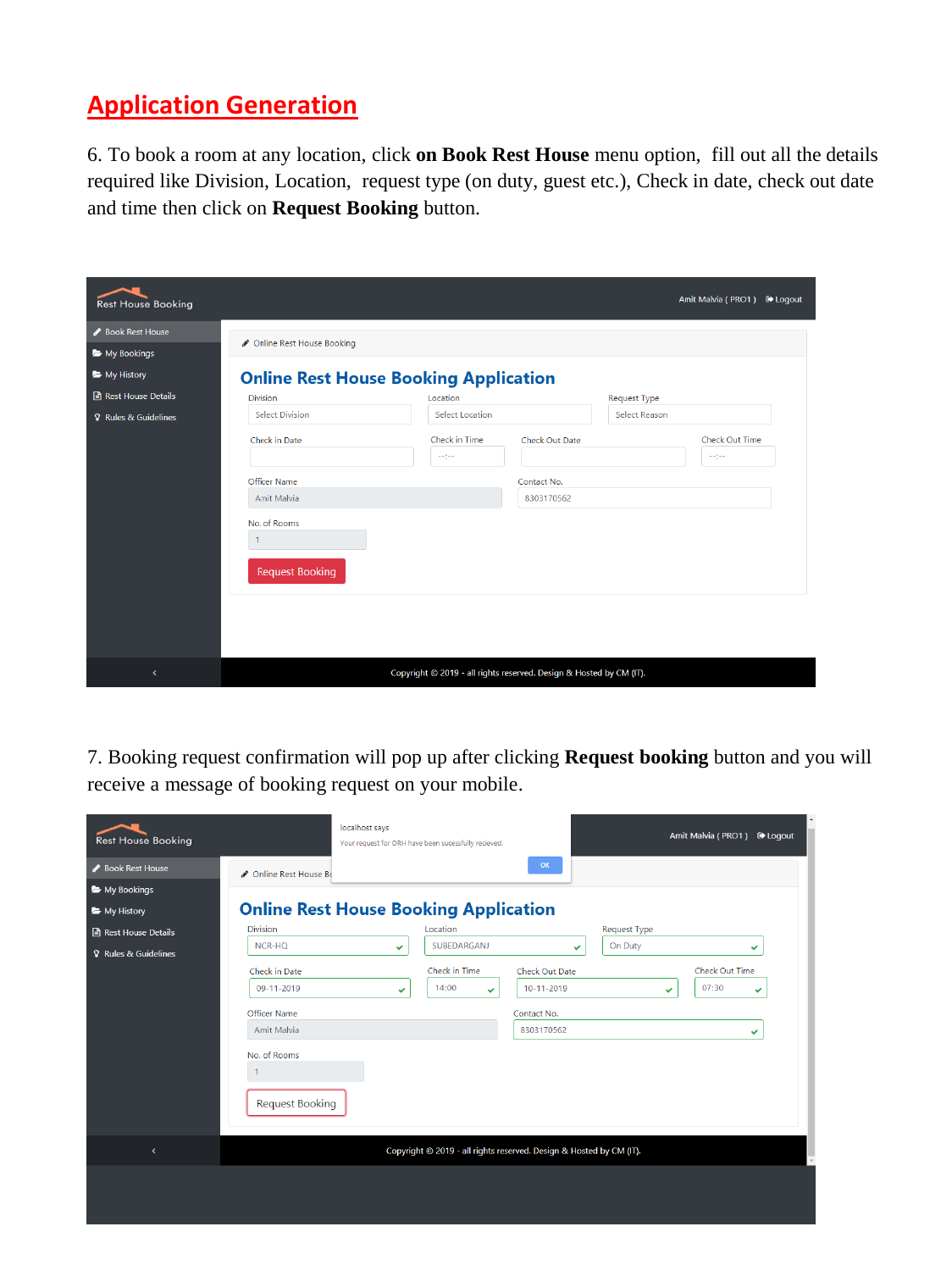8. User can check the bookings done by him/her under **My Bookings** menu. The following window will open under my bookings, user can also search for any booking using search bar provided at right top of my booking dialog box.

| <b>Rest House Booking</b>   |                             |             |                    |                                                                    |                          |         | Amit Malvia (PRO1) <sup>●</sup> Logout |      |
|-----------------------------|-----------------------------|-------------|--------------------|--------------------------------------------------------------------|--------------------------|---------|----------------------------------------|------|
| Book Rest House             | My bookings                 |             |                    |                                                                    |                          |         |                                        |      |
| My Bookings                 |                             |             |                    |                                                                    |                          |         |                                        |      |
| My History                  | Show 10<br>entries          |             |                    |                                                                    |                          | Search: |                                        |      |
| Rest House Details          | <b>Allotment ID</b>         | 1 Station   | <b>No of Rooms</b> | <b>11</b> Check in Date                                            | <b>11</b> Check out date |         | 11 status<br>71                        | 11   |
| <b>8</b> Rules & Guidelines | SFG20191109021              | SUBEDARGANJ | $\vert$ 1          | 09-11-2019 14:00 pm                                                | 10-11-2019 07:30 am      |         | <b>REQUESTED</b>                       | ◎□   |
|                             | Showing 1 to 1 of 1 entries |             |                    |                                                                    |                          |         | Previous                               | Next |
|                             |                             |             |                    |                                                                    |                          |         |                                        |      |
|                             |                             |             |                    |                                                                    |                          |         |                                        |      |
|                             |                             |             |                    |                                                                    |                          |         |                                        |      |
|                             |                             |             |                    |                                                                    |                          |         |                                        |      |
|                             |                             |             |                    |                                                                    |                          |         |                                        |      |
|                             |                             |             |                    |                                                                    |                          |         |                                        |      |
|                             |                             |             |                    |                                                                    |                          |         |                                        |      |
|                             |                             |             |                    |                                                                    |                          |         |                                        |      |
|                             |                             |             |                    |                                                                    |                          |         |                                        |      |
|                             |                             |             |                    |                                                                    |                          |         |                                        |      |
|                             |                             |             |                    |                                                                    |                          |         |                                        |      |
| $\blacktriangleleft$        |                             |             |                    |                                                                    |                          |         |                                        |      |
|                             |                             |             |                    | Convright @ 2019 - all rights reserved. Design & Hosted by CM (IT) |                          |         |                                        |      |

9. User can check the details of booking by clicking **on Allotment ID**:

| <b>Rest House Booking</b>   |                            |                            | North Central Railway Online Rest House Booking System | $\overline{\mathbf{x}}$  | Amit Malvia (PRO1) D Logout |
|-----------------------------|----------------------------|----------------------------|--------------------------------------------------------|--------------------------|-----------------------------|
| Book Rest House             |                            | Booking ID: SFG20191109021 |                                                        | <b>ONLINE BOOKING</b>    |                             |
| My Bookings                 | <b>Booking REQUESTED</b>   |                            |                                                        |                          |                             |
| My History                  | <b>Booking Request for</b> |                            | Amit Malvia (PRO1)                                     |                          | Search:                     |
|                             | <b>Employee ID</b>         |                            |                                                        |                          |                             |
| <b>A</b> Rest House Details | Contact                    |                            | 8303170562                                             |                          | status                      |
| <b>8</b> Rules & Guidelines | <b>Division</b>            |                            | NCR-HQ                                                 |                          | <b>REQUESTED</b><br>√ □     |
|                             | <b>Station</b>             |                            | SUBEDARGANJ                                            |                          | Previous<br><b>Next</b>     |
|                             | <b>Request Type</b>        |                            | On Duty                                                |                          |                             |
|                             | <b>Guest Name</b>          |                            | Amit Malvia                                            |                          |                             |
|                             | contact                    |                            | 8303170562                                             |                          |                             |
|                             | check-in date              |                            | 09/11/2019 14:00 PM                                    |                          |                             |
|                             | <b>Check-out Date</b>      |                            | 10/11/2019 07:30 AM                                    |                          |                             |
|                             | <b>Rooms Requested</b>     |                            | $\mathbf{1}$                                           |                          |                             |
|                             | <b>Transaction Details</b> |                            |                                                        |                          |                             |
|                             | <b>Action</b>              | <b>Date Time</b>           | <b>Action by</b>                                       | <b>Remarks</b>           |                             |
|                             | <b>REQUESTED</b>           | 08/11/2019 12:22 PM        | Amit Malvia( PRO1)                                     | <b>Booking Requested</b> |                             |

10. User can modify the details of a particular booking by clicking on edit button of that particular booking (if the room is not allotted).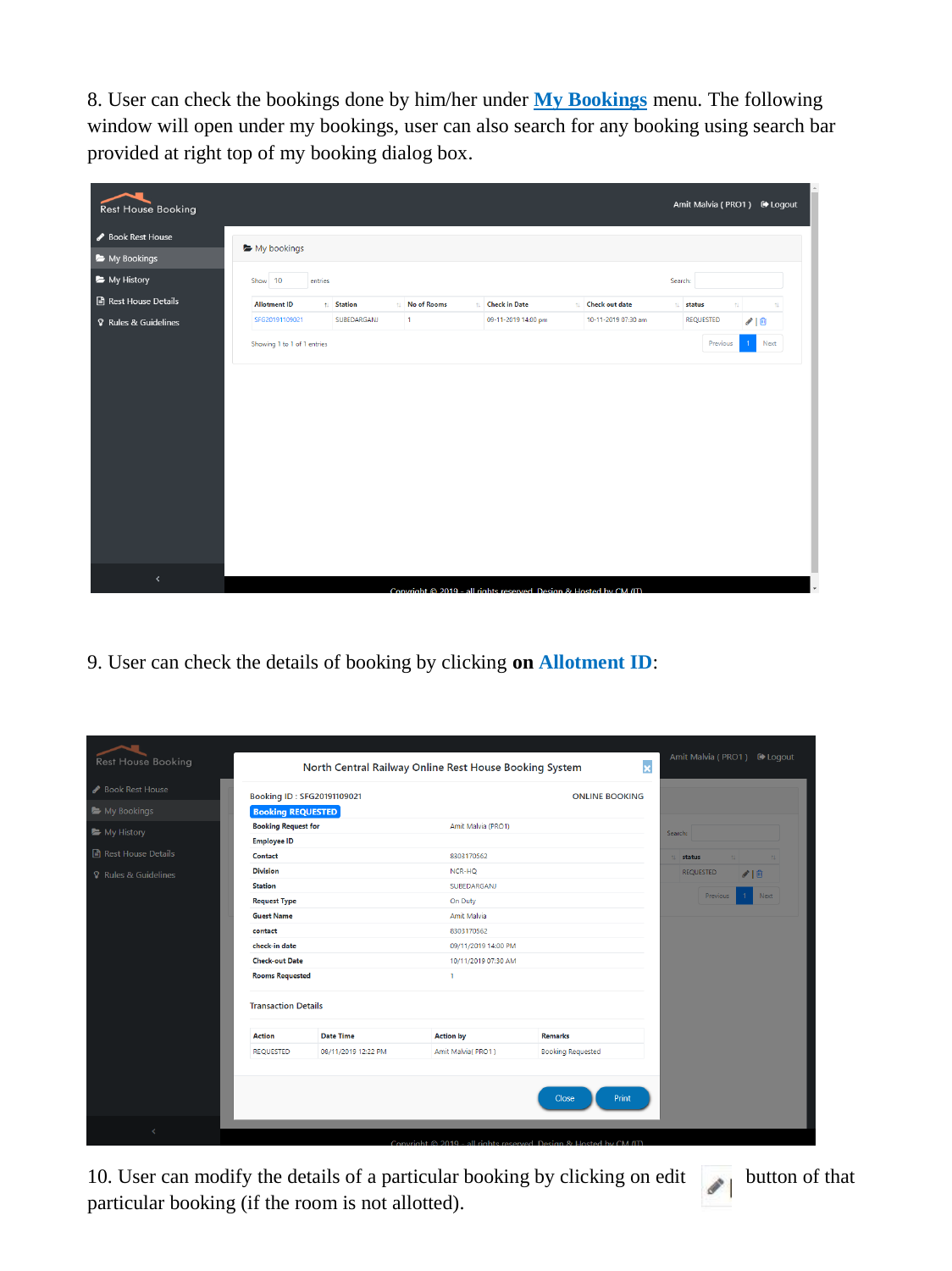| <b>Rest House Booking</b>      |                           | ASHISH KUMAR M <sup>6</sup> Dashboard D Logout |  |
|--------------------------------|---------------------------|------------------------------------------------|--|
| Booking Requests               |                           |                                                |  |
| ■ Alloted Requests             | Modify Your Booking       |                                                |  |
| <sup>O</sup> Rejected Requests |                           |                                                |  |
| Offline Booking                |                           |                                                |  |
| Room Availability              | <b>Modify<br/>Request</b> |                                                |  |
| Book Rest House                | Check in Date             | <b>Check Out Date</b>                          |  |
| My Bookings                    | 09-11-2019                | 22-11-2019                                     |  |
| Rest House Details             | Check in Time             | <b>Check Out Time</b>                          |  |
| <b>8</b> Rules & Guidelines    | 15:21                     | 15:21                                          |  |
|                                | <b>Officer Name</b>       | No. of Rooms                                   |  |
|                                | <b>ASHISH KUMAR M</b>     | $\mathbf{1}$                                   |  |
|                                | <b>Select Location</b>    |                                                |  |
|                                | <b>ALLAHABAD</b>          |                                                |  |
|                                |                           |                                                |  |
|                                | Reset                     | <b>Modify</b>                                  |  |
|                                |                           |                                                |  |
|                                |                           |                                                |  |
| $\left\langle \right\rangle$   |                           |                                                |  |

11. To delete any booking (either status is requested or approved), user can click on 圙 (delete) button:

|                             |                             |                                     |                                                                    |                |                       |         |                  | Amit Malvia (PRO1) <sup>●</sup> Logout |
|-----------------------------|-----------------------------|-------------------------------------|--------------------------------------------------------------------|----------------|-----------------------|---------|------------------|----------------------------------------|
| <b>Rest House Booking</b>   |                             | <b>Delete Request</b>               |                                                                    | $\pmb{\times}$ |                       |         |                  |                                        |
| Book Rest House             | My bookings                 |                                     |                                                                    |                |                       |         |                  |                                        |
| My Bookings                 |                             | <b>Request ID</b>                   | SFG20191109021                                                     |                |                       |         |                  |                                        |
| My History                  | Show 10<br>en               | Request will be deleted permanently |                                                                    |                |                       | Search: |                  |                                        |
| Rest House Details          | <b>Allotment ID</b>         |                                     |                                                                    |                | <b>Check out date</b> | 11      | status           |                                        |
| <b>8</b> Rules & Guidelines | SFG20191109021              |                                     | <b>Delete</b>                                                      |                | 10-11-2019 07:30 am   |         | <b>REQUESTED</b> | √ □                                    |
|                             | Showing 1 to 1 of 1 enthes- |                                     |                                                                    |                |                       |         | Previous         | Next<br>$\overline{1}$                 |
|                             |                             |                                     |                                                                    |                |                       |         |                  |                                        |
|                             |                             |                                     |                                                                    |                |                       |         |                  |                                        |
|                             |                             |                                     |                                                                    |                |                       |         |                  |                                        |
|                             |                             |                                     |                                                                    |                |                       |         |                  |                                        |
|                             |                             |                                     |                                                                    |                |                       |         |                  |                                        |
|                             |                             |                                     |                                                                    |                |                       |         |                  |                                        |
|                             |                             |                                     |                                                                    |                |                       |         |                  |                                        |
|                             |                             |                                     |                                                                    |                |                       |         |                  |                                        |
|                             |                             |                                     |                                                                    |                |                       |         |                  |                                        |
|                             |                             |                                     |                                                                    |                |                       |         |                  |                                        |
| Ć                           |                             |                                     |                                                                    |                |                       |         |                  |                                        |
|                             |                             |                                     | Convright © 2019 - all rights reserved. Design & Hosted by CM (IT) |                |                       |         |                  |                                        |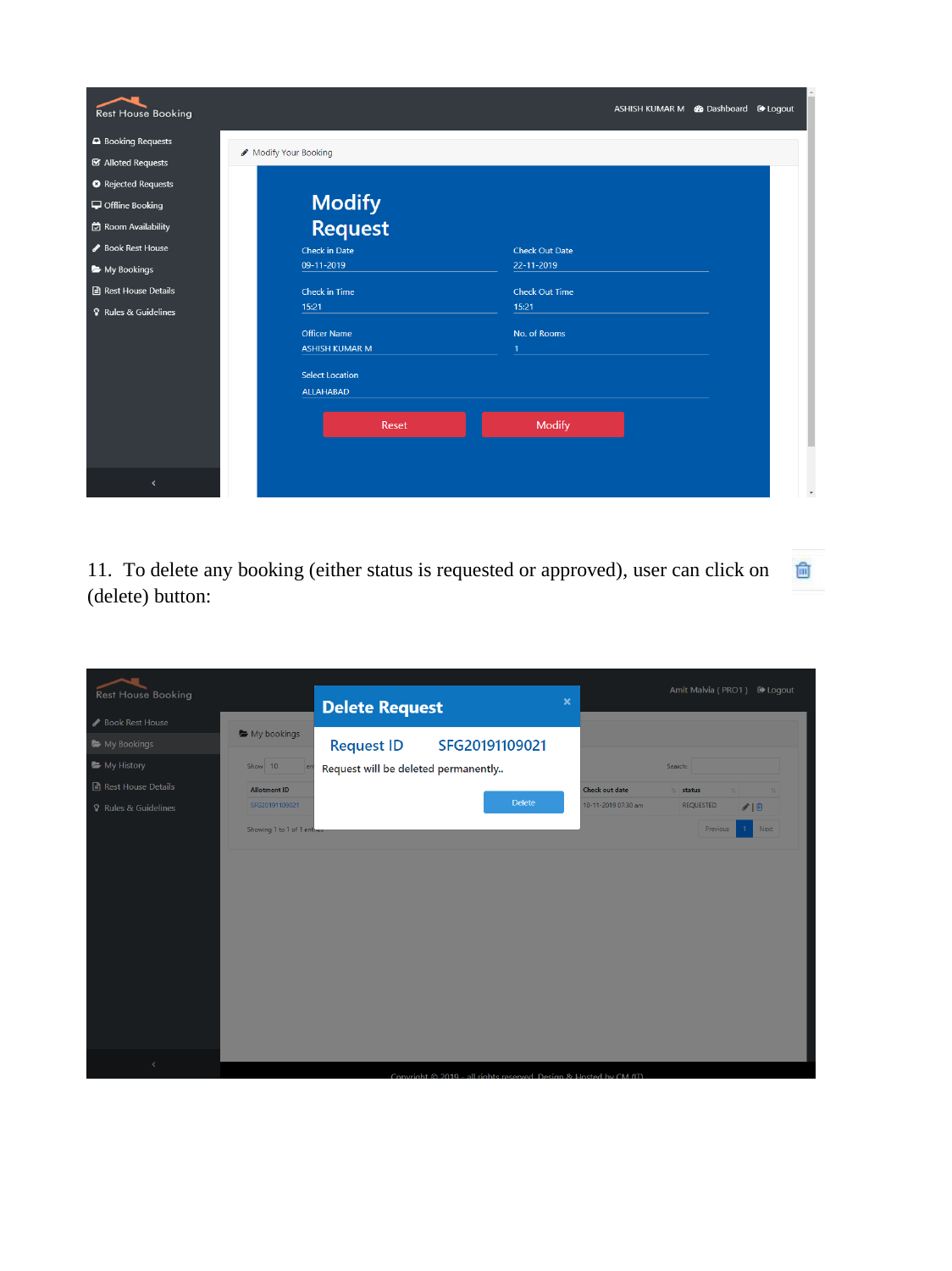12. User can see all his action history in **My History** tab.

| <b>Rest House Booking</b>   |                             |                  |                     |                                                                    |                          | Amit Malvia (PRO1) <sup>●</sup> Logout |      |
|-----------------------------|-----------------------------|------------------|---------------------|--------------------------------------------------------------------|--------------------------|----------------------------------------|------|
| Book Rest House             |                             |                  |                     |                                                                    |                          |                                        |      |
| My Bookings                 | My History                  |                  |                     |                                                                    |                          |                                        |      |
| My History                  | Show 10<br>entries          |                  |                     |                                                                    | Search:                  |                                        |      |
| Rest House Details          | <b>Allotment ID</b>         | 1 Action         | 11 Date Time        | $\uparrow \downarrow$                                              | Remark                   |                                        |      |
| <b>8</b> Rules & Guidelines | SFG20191109021              | <b>REQUESTED</b> | 08-11-2019 12:22 pm |                                                                    | <b>Booking Requested</b> |                                        |      |
|                             | Showing 1 to 1 of 1 entries |                  |                     |                                                                    |                          | Previous                               | Next |
|                             |                             |                  |                     |                                                                    |                          |                                        |      |
| $\blacktriangleleft$        |                             |                  |                     | Convright © 2019 - all rights reserved. Design & Hosted by CM (IT) |                          |                                        |      |

13. User can also update his/her profile and change the password by clicking on name appearing on top right.

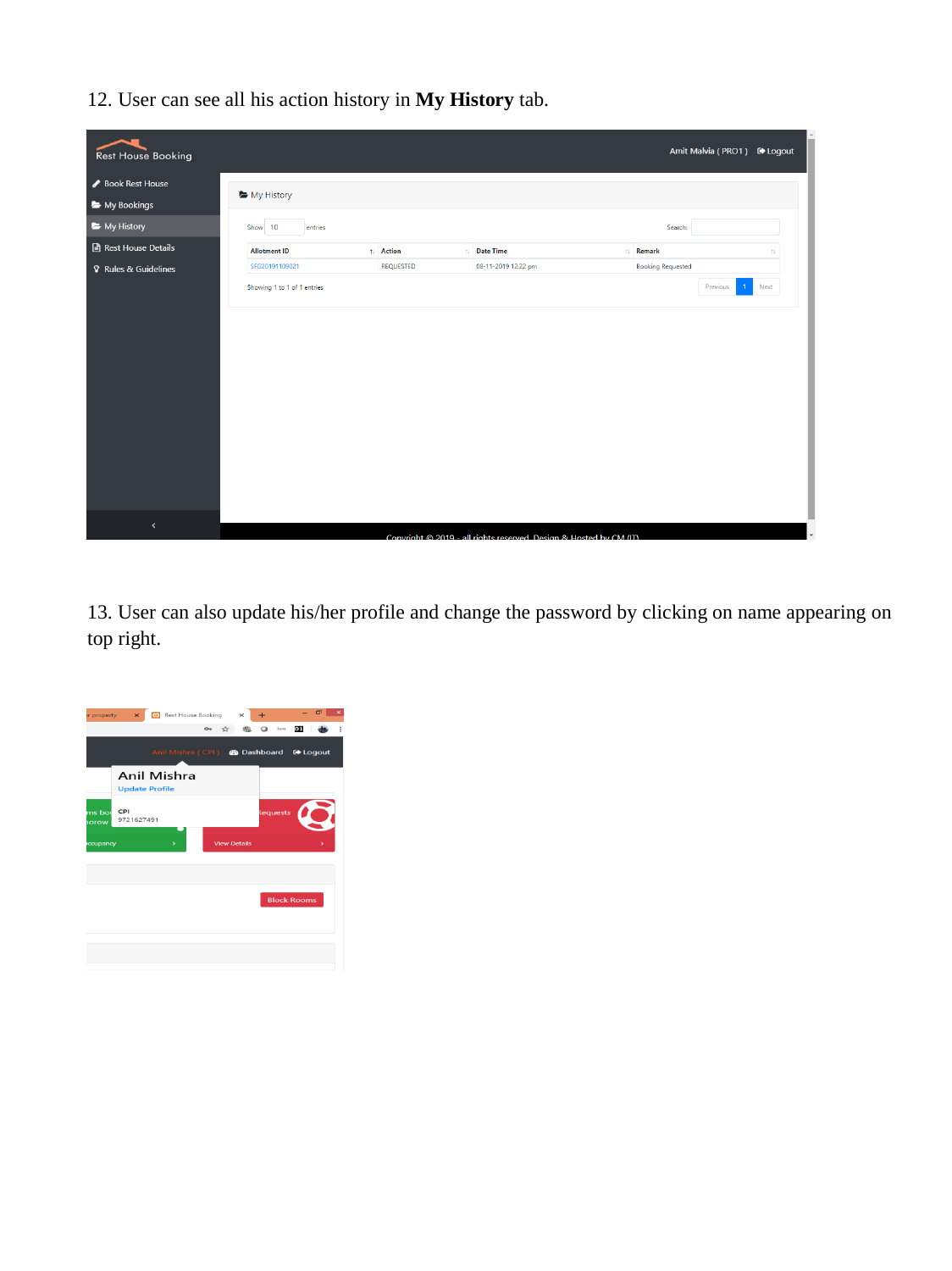| <b>E</b> IRPSM: Home            | $\times$ $\blacksquare$ NCR E-library<br>岡<br>$\pmb{\times}$ |
|---------------------------------|--------------------------------------------------------------|
| $\rightarrow$ C<br>$\leftarrow$ | 10.102.16.102/rhb/fetch profile.php                          |
| <b>Rest House Booking</b>       |                                                              |
| Booking Requests                |                                                              |
| ■ Alloted Requests              | <b>O</b> Update Profile                                      |
| <sup>O</sup> Rejected Requests  |                                                              |
| Offline Booking                 | Mobile:                                                      |
| Room Availability               | 9721627491                                                   |
| Book Rest House                 | Name:                                                        |
| My Bookings                     | Anil Mishra                                                  |
| Rest House Details              | Employee ID:                                                 |
| <b>§</b> Rules & Guidelines     |                                                              |
|                                 | Designation:                                                 |
|                                 | CPI                                                          |
|                                 | <b>Change Password</b>                                       |
|                                 |                                                              |
|                                 | <b>Update Profile</b>                                        |
| ∢                               |                                                              |

14. The rates for occupation of Officer's Rest House in North Central Railway can be viewed using Rules & Guidelines menu option.

| <b>Rest House Booking</b>      |              |                                                                                                  |                                          |            |                                      |            | ASHISH KUMAR M (HRS) <b><i>S</i></b> Dashboard ● Loqout |            |  |
|--------------------------------|--------------|--------------------------------------------------------------------------------------------------|------------------------------------------|------------|--------------------------------------|------------|---------------------------------------------------------|------------|--|
| △ Booking Requests             |              |                                                                                                  |                                          |            |                                      |            |                                                         |            |  |
| <b>■</b> Alloted Requests      |              | P Revision of charges for Officer's Rest house over North Central Railway                        |                                          |            |                                      |            |                                                         |            |  |
| <sup>O</sup> Rejected Requests |              | The rates for occupation of Officer's Rest House in North Central Railway are revised as under:- |                                          |            |                                      |            |                                                         |            |  |
| Offline Booking                |              |                                                                                                  | <b>AC Room charges</b><br>per day in Rs. |            | Non AC Room charges<br>per day in Rs |            |                                                         |            |  |
| Room Availability              |              |                                                                                                  |                                          |            |                                      |            |                                                         |            |  |
| Book Rest House                | S.N          | <b>Description</b>                                                                               | <b>Category of Stations (City)</b>       |            |                                      |            |                                                         |            |  |
| My Bookings                    |              |                                                                                                  |                                          |            |                                      |            |                                                         |            |  |
| My History                     |              |                                                                                                  | A                                        | B          | C                                    | A          | B                                                       | C          |  |
| Rest House Details             | $\mathbf{1}$ | Officers on duty                                                                                 | <b>NIL</b>                               | <b>NIL</b> | <b>NIL</b>                           | <b>NIL</b> | <b>NIL</b>                                              | <b>NIL</b> |  |
| <b>8</b> Rules & Guidelines    | 2            | Officers on leave and family members (As per pass rule)                                          | 300                                      | 200        | 100                                  | 240        | 160                                                     | 80         |  |
|                                | 3            | Guest of officers                                                                                | 930                                      | 600        | 480                                  | 400        | 240                                                     | 160        |  |
|                                | 4            | <b>Retired Railway Officers</b>                                                                  | 300                                      | 200        | 100                                  | 240        | 160                                                     | 80         |  |
|                                |              | Officers on transfer                                                                             |                                          |            |                                      |            |                                                         |            |  |
| $\overline{\phantom{a}}$       |              |                                                                                                  |                                          |            |                                      |            |                                                         |            |  |